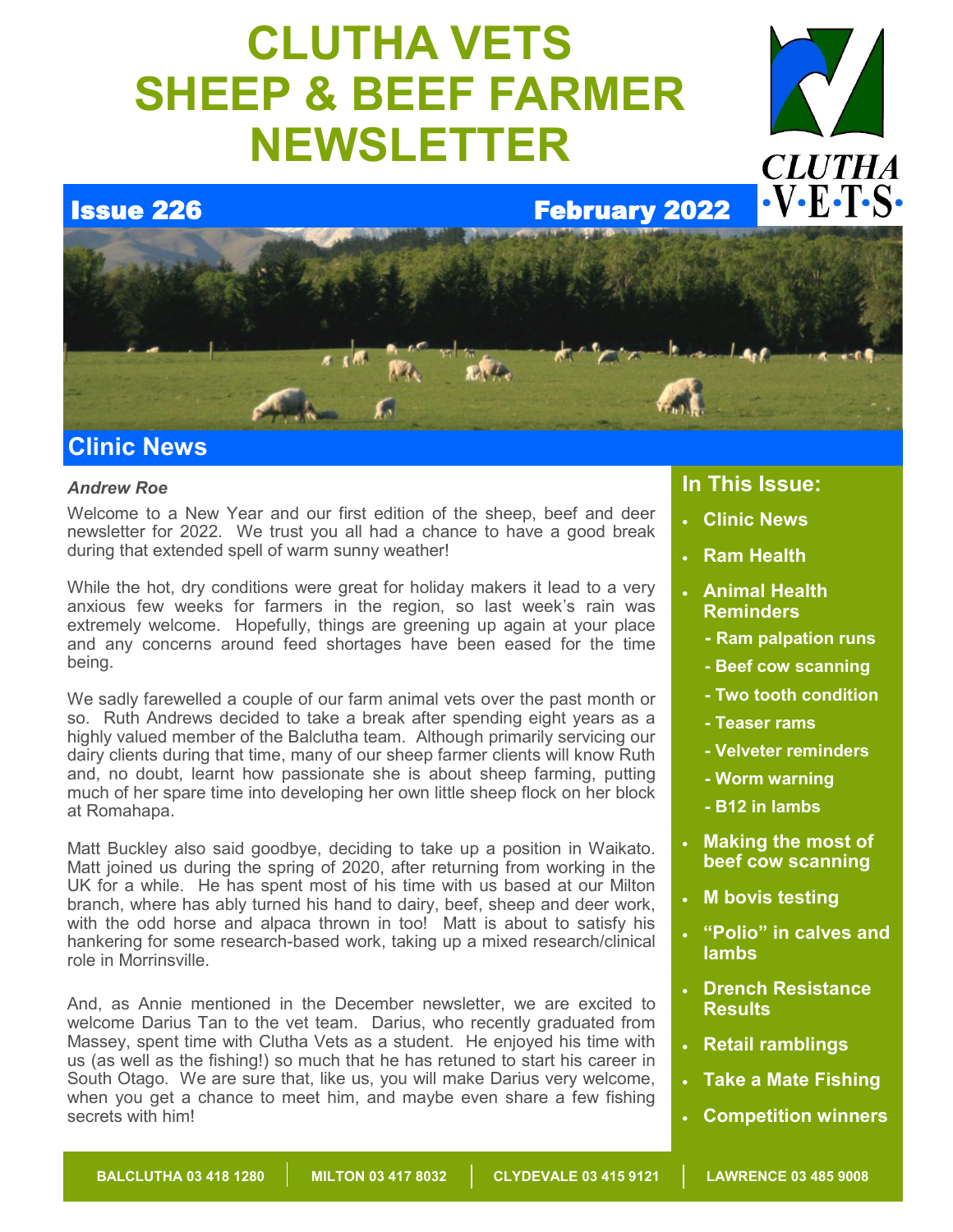# *By Andrew Roe*

With only a couple of months to go until mating, it is time to give some consideration to the health and condition of your rams. At Clutha Vets we are just getting into our "ram runs" now, conducting premating checks on our client's rams, and we are occasionally concerned at how light in body condition that some ram teams are. The relationship between body condition and reproductive performance is very well understood for ewes. But rams also need to be well conditioned to achieve good results; not only to ensure sustained semen quality throughout the breeding season, but also so that they can stand up to the physical challenge of mating 100 or more ewes in two or three weeks.

As well as providing good nutrition there are a number of animal health considerations for your rams at this time of year. Giving a 5-in-1 booster is a very good idea. While diseases such as pulpy kidney are not very common in adult sheep, they do occur occasionally, and so it really is a no-brainer to spend a few dollars on vaccine to protect a ram team worth tens of thousands of dollars. A shot of too?



Scrotal mange can be a problem in some ram flocks. The inflammation and irritation caused by the mite can be severe enough to affect the viability of their semen. If you notice the tell-tale signs of mange, the problem can be fixed with an injection of one of the products in the "mectin" family of worm drenches eg Dectomax or Exodus.

# **Ram Check List**

- Check body condition and increase feeding level if needed.
- Book in your ram palpations with your vet
- Give a 5 in 1 booster
- Selenium supplementation
- Consider an iodine injection
- Check for scrotal mange; treat if present
- Do the rams need drenching?
- Fly and lice treatment / prevention
- Attend to any lame rams and maybe run the whole team through a zinc sulphate foot bath
- Consider Footvax if lameness has historically been a problem

And finally……

Have you got enough rams??

selenium may also be helpful if the rams have not And don't forget worms. Just as ewes can had access to any selenium supplementation. temporarily lose their immunity to worms during the And, if you are using a long acting injectable iodine stresses of late pregnancy, rams can also become product on the ewes, why not give the rams a dose susceptible to the effects of internal parasitism if they get a bit run down over mating time.

> Lameness can also be a big concern for rams at this time of year. We have all experienced the frustration of perfectly sound rams suddenly getting a sore foot a few days before they are due to go out! A run through a zinc suphate footbath is a great way to tidy up a bit of scald or the early stages of foot rot. However, for those who have had more serious issues with lame rams, we encourage you to consider vaccinating your rams with Footvax. For ongoing protection two injections are required 4-6 weeks apart. However a single shot, given at this time of year will protect your rams over the mating period. To save you buying a whole 250 dose pack, we are happy to vaccinate your rams for you, when we call round to palpate them.

> And finally, one of the most important considerations: do you have enough rams? A ratio of 1:100 is theoretically adequate, however experience has shown that 1:70 to 1:80 is a safer bet, especially if you're after a nice compact lambing. Having a few extra rams provides cover for the odd lameness or other mishap, and a higher ratio over your two tooths often seems to yield better results.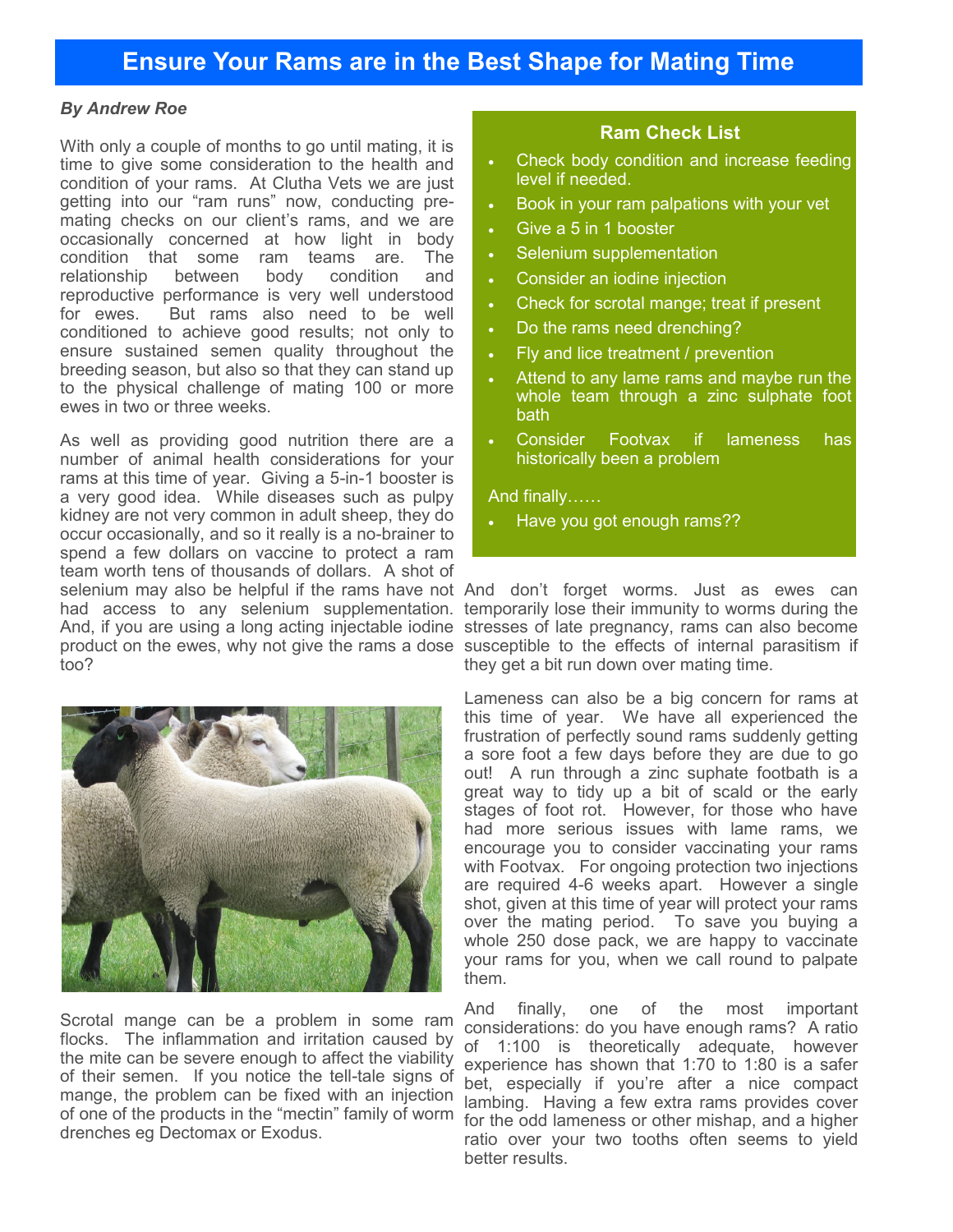# **Animal Health Reminders**

#### *Time to Get Your Rams Checked*

The Clutha Vets sheep team has just started our annual "ram runs". Originally set up to identify and eliminate brucellosis in the region's ram flocks, the ram runs involve palpation of the testicles and associated structures of your rams. Thankfully brucellosis is a lot less common these days, but is not yet completely eliminated; we found a couple of flocks with the disease two years ago. We need to keep the pressure on to prevent it flaring up again, so if you have not already done so, please give your nearest clinic a call to book in a visit.

As well as brucellosis these examinations are a good way to identify a range of other abnormalities that can affect your rams' ability to get ewes in lamb. Please refer to the article on Page 2 for a discussion on ram health in general.

# *Pregnancy Testing of Beef Cows*

We can reliably detect pregnancy in beef cows from around day 40 onwards. So, once your bulls have been removed from the cows for at least six weeks, give us a call and book your scanning in. However, as discussed in an article over the page, it may be advantageous to get the first scan done even earlier for some herds. Have a read and consider if such a strategy would be of benefit to you.

# *Look After Those Two Tooths*

One of the biggest challenges of breeding hoggets is getting them up to decent weight and body condition in time for their two-tooth mating. With only a couple of months till mating, it is a good idea to go through your two tooths now (especially if they reared a lamb(s) as a hogget, identify and draft out any thinner ones, and start preferentially feeding them. Checking the need for a pre-tup drench of your two tooths is also a good idea. As is giving them some selenium and iodine if unsure of their trace element status.

# *Teaser Rams*

If your teasers are getting a bit past it, or if you are contemplating hogget mating for the first time, act now and arrange for a few rams to be vasectomised. To ensure that the teasers are completely infertile we recommend getting the procedure done at least six weeks before you are planning on introducing them to your ewes/hoggets. Any age rams are OK, but vasectomising ram lambs is the most cost effective approach as you will have them for plenty of years to come.

# *Accredited velveter drug and record book returns*

For those farmers who are accredited to velvet your own stags, remember that one of the requirements of the programme is that your drug record book, along with any unused drugs, needs to be dropped off at the clinic by the end of March. And please also note that this requirement applies to those of you accredited to velvet your spikers only, as well as those velveting adult stags. There is a specific section of the drug record book to record spiker velveting episodes where NaturO rings are used.

# *Worm warning*

Based on some of the faecal egg counts we have been doing, quite a few farms in the district have experienced pleasingly low worm levels in their lambs so far. However, now that we have had some reasonable rainfall, this could change rapidly. Warm, damp conditions are ideal for worm larvae development on your pastures so be prepared for a spike in worm levels very soon.

# *B12 supplementation*

A number of clients have taken advantage of the opportunity to check their lambs' trace element status, via the meat works, with quite a few recent tests revealing low vitamin B12 levels. Pasture cobalt availability is typically at its lowest from around mid November to February, especially in drier conditions. So your remaining works lambs, as well as your ewe hoggets may benefit from a B12 top up.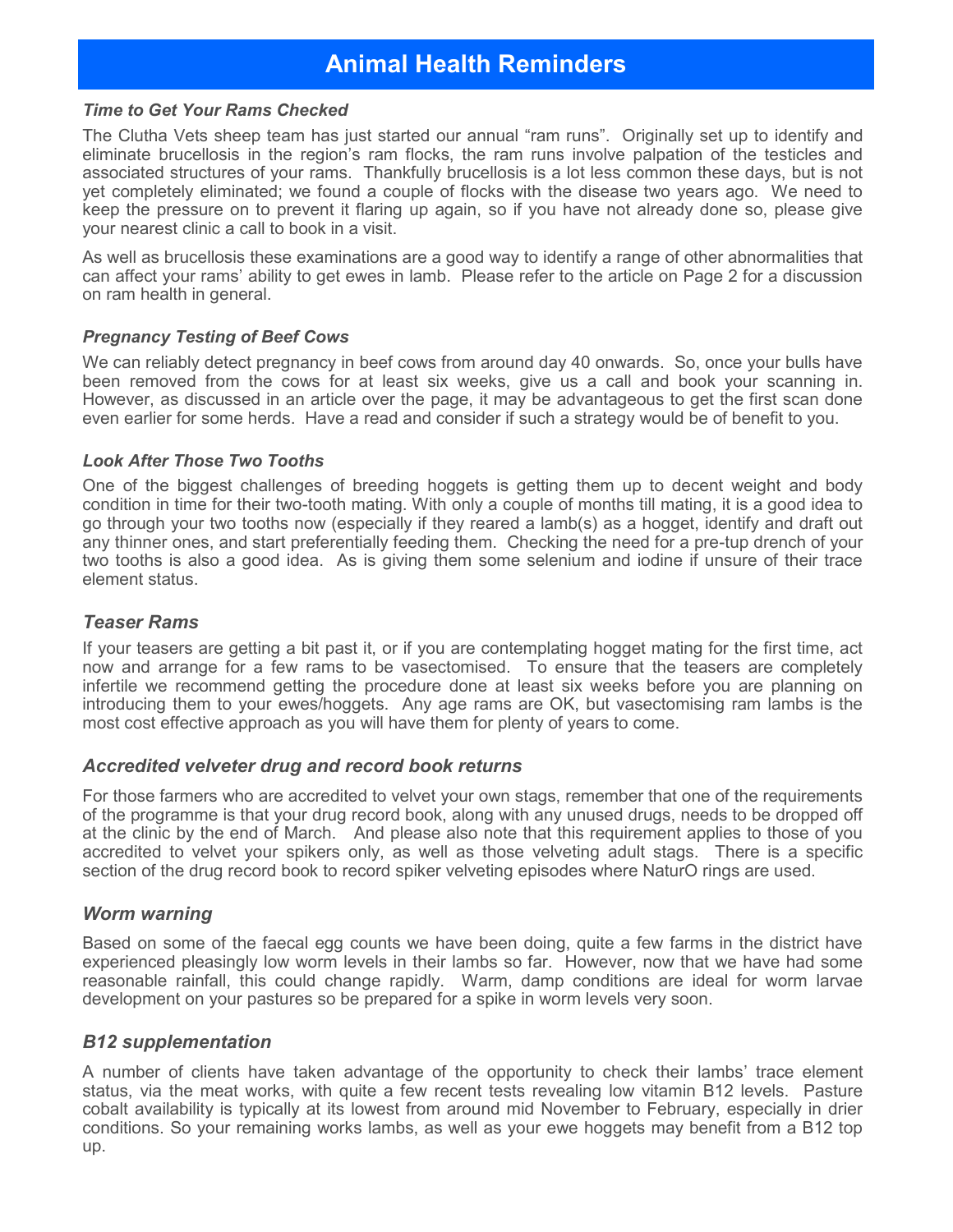# **Making the Most of Scanning … and while you're here!**

#### *By Andrew Roe*

One of our main autumn jobs at Clutha Vets is pregnancy testing beef cows. Yarding mobs of adult beef cattle is not usually a simple job, especially on those more extensive properties. So it is understandable that many of our farmer clients With New Zealand now on the verge of eliminating choose to arrange their pregnancy testing for when the last pockets of M bovis, we are moving to a the cows are going to be in the yards for some other surveillance phase to be able to demonstrate that reason e.g. TB testing or weaning.

Fair enough. That works for us too, and, if the only information you are after is which cows are pregnant and which are dry, it doesn't really matter when we do the job over the March to May period. We even Pregnancy scanning is a great opportunity to be part tend to do the last few herds in June!

However there may be benefits to you to glean a bit more info from the pregnancy testing exercise. Some examples include:

1. It may be helpful to be able to winter your earlier calving cows separately from the later ones, especially if feed is anticipated to be a bit tight in the spring and you can stretch it out a bit by keeping part of the herd on their winter pregnancies to help with this.

2. If you tend to get quite a few sets of twins it can be helpful to identify those at scanning. The extra energy and protein requirements of carrying twins usually leads to these cows losing a lot of condition in late pregnancy, pregnancy loss. You can reduce this impact if nervous signs recently? If so, you are not alone. assistance. As with pregnancy aging, finding a few more. twins requires that the cows are scanned within the first three months of pregnancy.

3. To avoid the demand for killing space that we usually see in late autumn, it may be worthwhile being able to get at least some of your dries (and maybe your latest calving cows) off to the works early.

If you are interested in scanning your herd a little earlier than normal please give the clinic a call and we can help work out the optimum time to do the job, based on your mating dates and the information you hope to gain.

Depending on the length of your mating period it may be that the pregnancies of those cows needed for healthy rumen function. conceiving the latest will not be advanced enough for us to pick them up. In such cases we can pop back out at a later date and re-scan the "dries" to differentiate the latest calvers from the true dries.

….how about a bit of free blood testing?

In earlier newsletters we have described how Clutha Vets is one of the agencies tasked with blood testing beef cattle as part of the country's efforts to prove our freedom from M bovis.

we have indeed got rid of the disease. An important part of this process is the National Beef Cattle Survey, where a proportion of the country's beef herd is blood sampled.

of the programme. What's in for you? As well as the knowledge that you are assisting the country to be recognised as M bovis-free, by participating in the survey we will carry out any other blood tests that you are interested in, at no cost to you. Whether it be BVD, trace element, or any other testing, all you need to pay are the lab fees. Our blood testing fee, all of the materials used, as well as the travel costs are all covered by us.

block a bit longer. If we carry out your If you are interested in being part of the M bovis scanning early enough we can age the survey, and would like us to carry out the blood sampling at scanning time, please let us know when you make the booking to ensure we bring out enough people for the job.

# **Neurological Condition Reported**

increasing the risk of metabolic disease and/or Come across any calves or lambs displaying weird

you know who your twin bearing cows are, and This summer we have dealt with several cases of winter them on better feed. You can also keep polioencephalomalacia (more commonly known as a closer eye on them at calving, as twin PE, polio or thiamine deficiency) in dairy calves, bearers are more likely to need some lambs and hoggets, and have fielded reports of quite

> Signs of the condition include apparent blindness, aimless wandering, seemingly unaware of their surrounds. Some animals display the characteristic "star gazing" stance. As the condition gets worse affected animals are found lying on their side, paddling, often with their neck arched backwards.

> The disease is triggered by a failure of the rumen micro-organisms to produce enough thiamine (vitamin B1), which leads to damage to parts of the brain. The commonest causes of this disruption are a sudden change of diet, or the feeding of high quality forages (eg red or white clover and/or chicory based pastures) with inadequate levels of fibre

> Prevention, therefore, often involves providing a fibre source (eg hay) when grazing such feeds. Affected animals can be successfully treated with vitamin B1 injections if picked up early enough.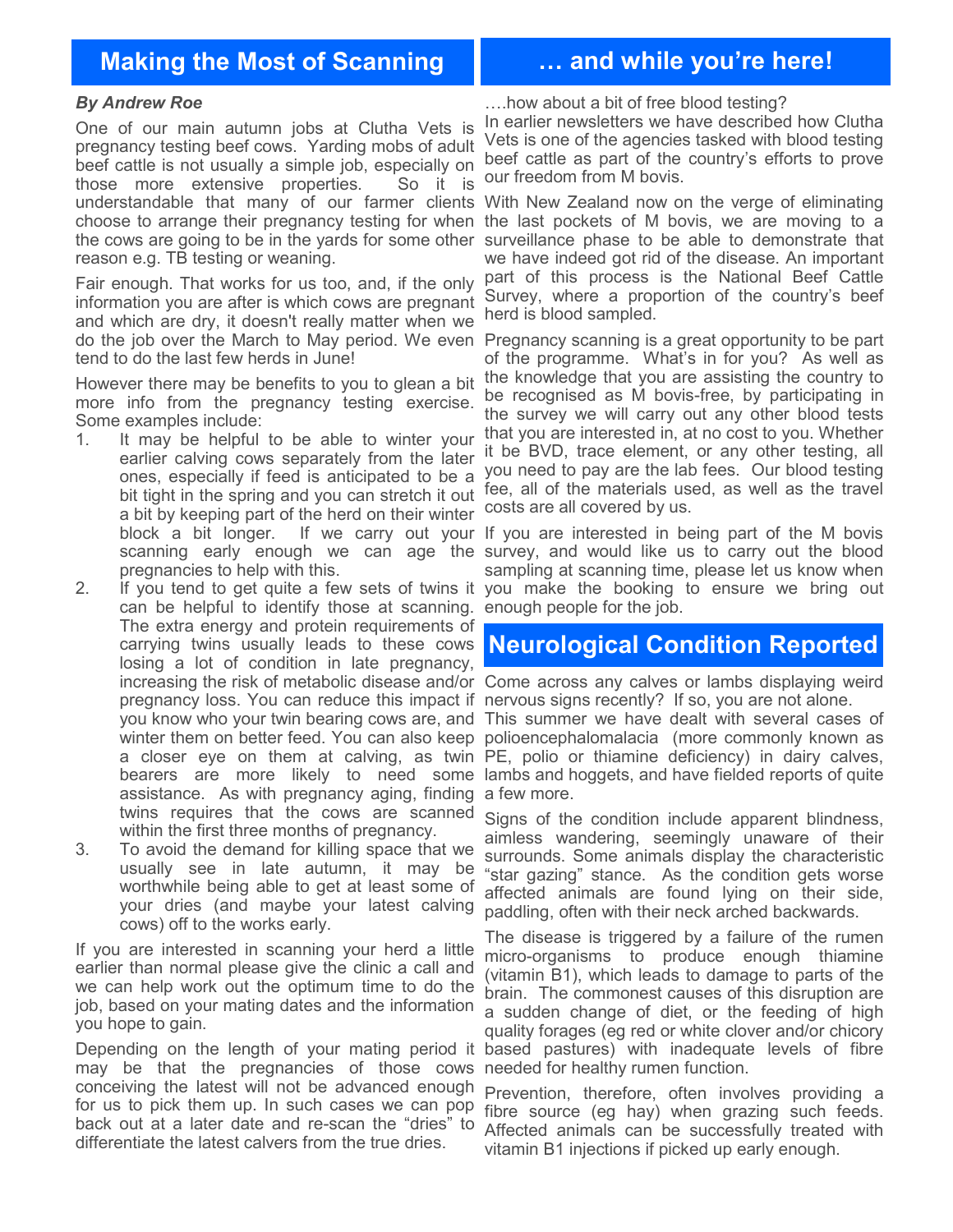# **Long Acting Pre-lamb Worm Treatments—How Did They Stack Up?**

#### *By Jillian Clark*

Last spring a number of our sheep farmer clients took advantage of an offer we made in a bid to learn more about the drench resistance status of those farms where long-acting pre-lambing worm products were used.

The fact that the use of these products can increase the risk of drench resistance development is widely known across our industry. Despite this, very few farmers have gone to the trouble of checking the effectiveness of the long acting "drenches" used on their own properties. At Clutha Vets we take our product stewardship responsibilities seriously and were keen to address these concerns. A promotion was duly set up whereby we offered to visit farms for free, and collect faecal samples from ewes that were given either a dual active, controlled released capsule (Bionic or Bionic Plus), or a long acting moxidectin injection (Exodus LA or Cydectin LA), to determine the level of worms that survived the treatment.

The exercise also gave us the opportunity to demonstrate the benefits of the new worm egg counting system (the Parasight machines) that Clutha Vets have recently invested in. Traditional faecal egg counting (FEC) can detect worm eggs down to a level of 50 eggs/gram. The Parasight machine is fifty times more sensitive, detecting an egg count as low as 1 egg/gram, and can therefore pick up drench resistance at an earlier stage.

Fourteen farmers who used Bionic capsules took part in the project along with ten LA injection users. All samples were tested through our Milton/Lawrence clinics.

So, what did we find?

#### **Bionic Capsule Results**

Seven of the fourteen flocks (50%) had no indication of resistance, with zero worm eggs found by both the traditional FEC and Parasight. Of the other seven, one was inconclusive as some untreated ewes were running with those given a capsule; one had a few eggs detected by the FEC; and five were negative on FEC

However, when samples from these farms were put through the Parasight machine, worm eggs were detected in all five. This highlighted the benefit of using a more sensitive worm counting tool. Samples from all positive farms were sent to the lab for larval culture, with either Trichostrongyles or Ostertagi (our . two most significant worm species), or both, found to be the culprits. One farm even had resistant Haemonchus ("barbers pole worm") present.

Of the six farms, in total, with resistant worms eggs/ larvae detected, four where shown to be at very low frequencies, while the other two had more definite evidence of resistance.

#### **Long Acting Moxidectin Injection Results**

This group did not fare so well, with only two of the ten farms having no eggs detected post-treatment, by both the FEC and the Parasight system.

However, of the other eight where post-drenching eggs were found, three had an unusual pattern, whereby a couple of samples had moderate eggs detected, with the rest all being zero. Such a pattern is more suggestive of unsatisfactory injection technique, rather than drench resistance. Possible explanations include under-dosing some of the ewes (one farmer confirmed that ewes were dosed based on the average weight of the mob, rather than on the heaviest), or part of the dose being injected into the wool, or leaking out of the injection site, in some animals.

#### **Summary**

The exercise has identified the following points;

- When carrying out faecal egg counts to determine whether or not drench resistance is present, our new Parasight system is more accurate than the traditional FEC method.
- Overall the results for the Bionic treated flocks were quite pleasing; sure, half of these farms did have some worm eggs present, but most were at a very low frequency
- Post treatment worm survival was more common in the LA moxidectin treated flocks. Several of these were likely to be due to problems with product dose and administration but, of course, we can not tell if there was an element of resistance present as well.

These results, I believe, highlight the dilemma of the ease of application of the LA injection versus the two potential disadvantages;

- The issue of "the tail"; as the levels of drench decline in the body exposing worms to lower and lower levels of the active, it doesn't kill all worms for the same length of time
- It is difficult, without care and attention, to apply a 3.5ml-5ml dose under the skin to every ewe. On a conveyor this isn't necessarily the job for the least capable person!